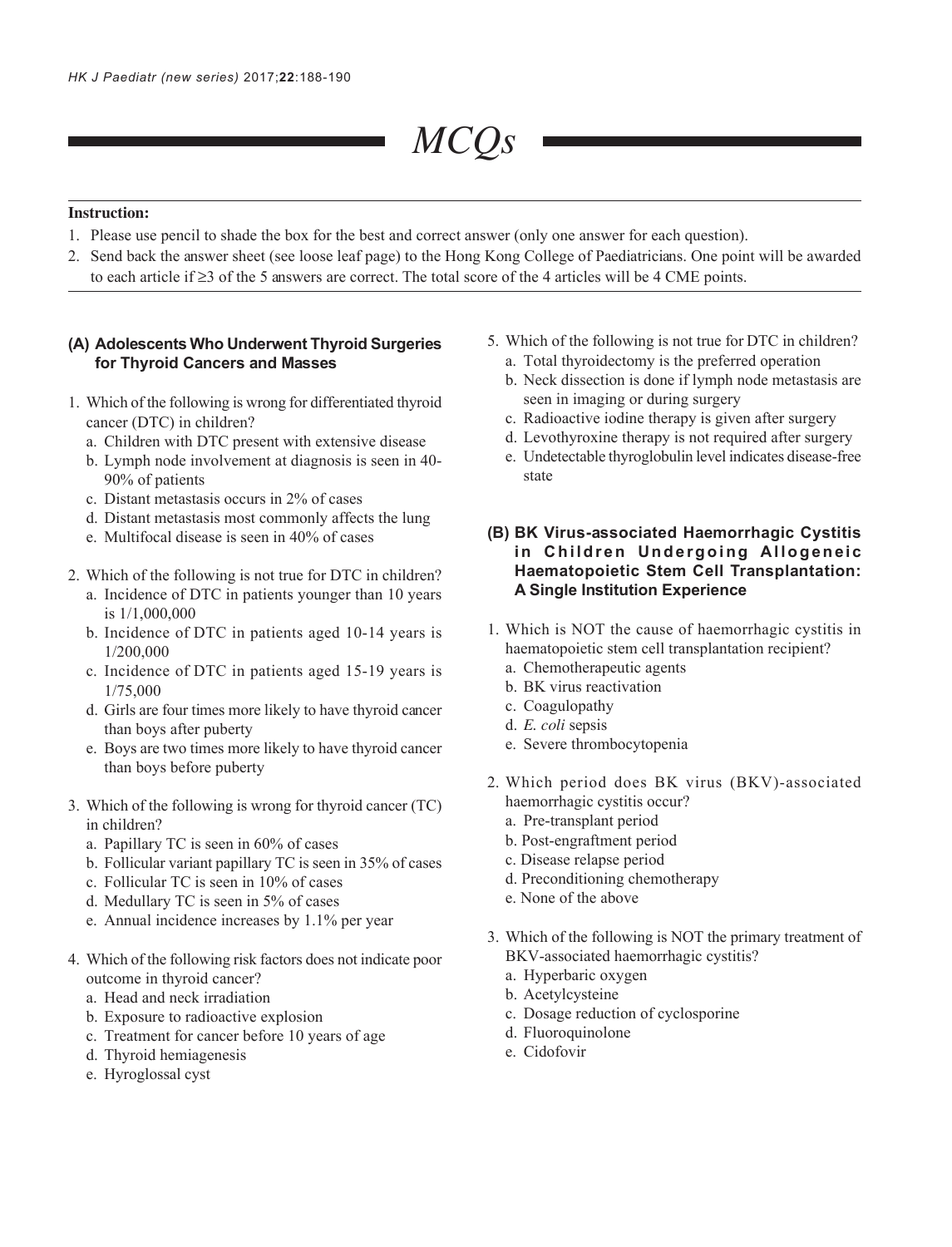- 4. Which of the following is a risk factor for haemorrhagic cystitis?
	- a. BKV viruria ≥107 copies/mL
	- b. Older age
	- c. CMV reactivation
	- d. Foscarnet use
	- e. All of the above
- 5. According to the grading of BKV-associated haemorrhagic cystitis, macroscopic haematuria with clots should be graded as:
	- a. Grade I
	- b. Grade II
	- c. Grade III
	- d. Grade IV
	- e. None of the above

# **(C) The Effect of Sucrose on the Control of Pain Secondary to Retinopathy of Prematurity Screening: Randomised Controlled Trial**

- 1. Which of the following is true?
	- a. Premature neonates do not feel pain because of immature brain development.
	- b. Inadequate pain relief does not cause permanent injuries for premature neonates because they cannot interpret painful experiences.
	- c. Neonates are more resistant to painful procedures than adults.
	- d. Inadequate pain relief may result in increased pain sensitivity over time
	- e. Pain may cause only short term harmful effects on neonates.
- 2. Which of the following is not a minor painful intervention conducted in neonatal intensive care unit?
	- a. Heel lance
	- b. Venipuncture
	- c. Retinopathy of prematurity screening
	- d. Immunisation
	- e. Attachment and removal of EEG/ECHO
- 3. Which of the following is not the indicator of premature infant pain profile (PIPP) scoring system?
	- a. Heart rate
	- b. Oxygen saturation
	- c. Saliva cortisol level
	- d. Gestational age
	- e. Eye squeeze
- 4. Which of the following recommendation has consensus on it?
	- a. Repeated lower doses of sucrose are more effective than single dose of sucrose for painful procedures.
	- b. Using pacifier with 0.1-0.4 ml 12%-24% sucrose for preterm infants is effective as pain relief for minor painful interventions.
	- c. Sucrose without combining other nonpharmacological methods is effective as pain relief during retinopathy of prematurity screening.
	- d. Sucrose has been demonstrated to be associated with long term neurodevelopmental side effects.
	- e. The presence and severity of pain occurring in neonates can be accurately determined.
- 5. In this study;
	- a. Sucrose had negative effect on crying behaviour during retinopathy of prematurity screening.
	- b. Sucrose reduced PIPP scores during retinopathy of prematurity screening.
	- c. Sucrose had positive effect on objective parameters (heart rate,  $SpO<sub>2</sub>$ ) of pain.
	- d. Authors recommend sucrose in routine use of pain control during retinopathy of prematurity screening.
	- e. Sucrose did not have long term neurodevelopmental side effects.

## **(D) Red Blood Cell Distribution Width and Transient Tachypnoea of the Newborn**

- 1. Which of the following clinical conditions is NOT associated with elevated Red blood cell distribution width (RDW) levels?
	- a. Pulmonary embolism in adult patients.
	- b. Sepsis in adult patients.
	- c. The prognosis in adult patients with acute myocardial infarction.
	- d. Pneumonia in adult patients.
	- e. Macrocytic anaemia in paediatric population.
- 2. Which of the following symptoms has been used for the diagnosis of tachypnoea of newborn (TTN)?
	- a. Rapid respiration (>60 bpm), grunting and retraction.
	- b. Oxygen requirement generally rise above 40%
	- c. Symptoms often last as long as five days.
	- d. The condition is more common in premature infants born by normal spontaneous delivery.
	- e. Symptoms occur after 24 hours after birth in infants.